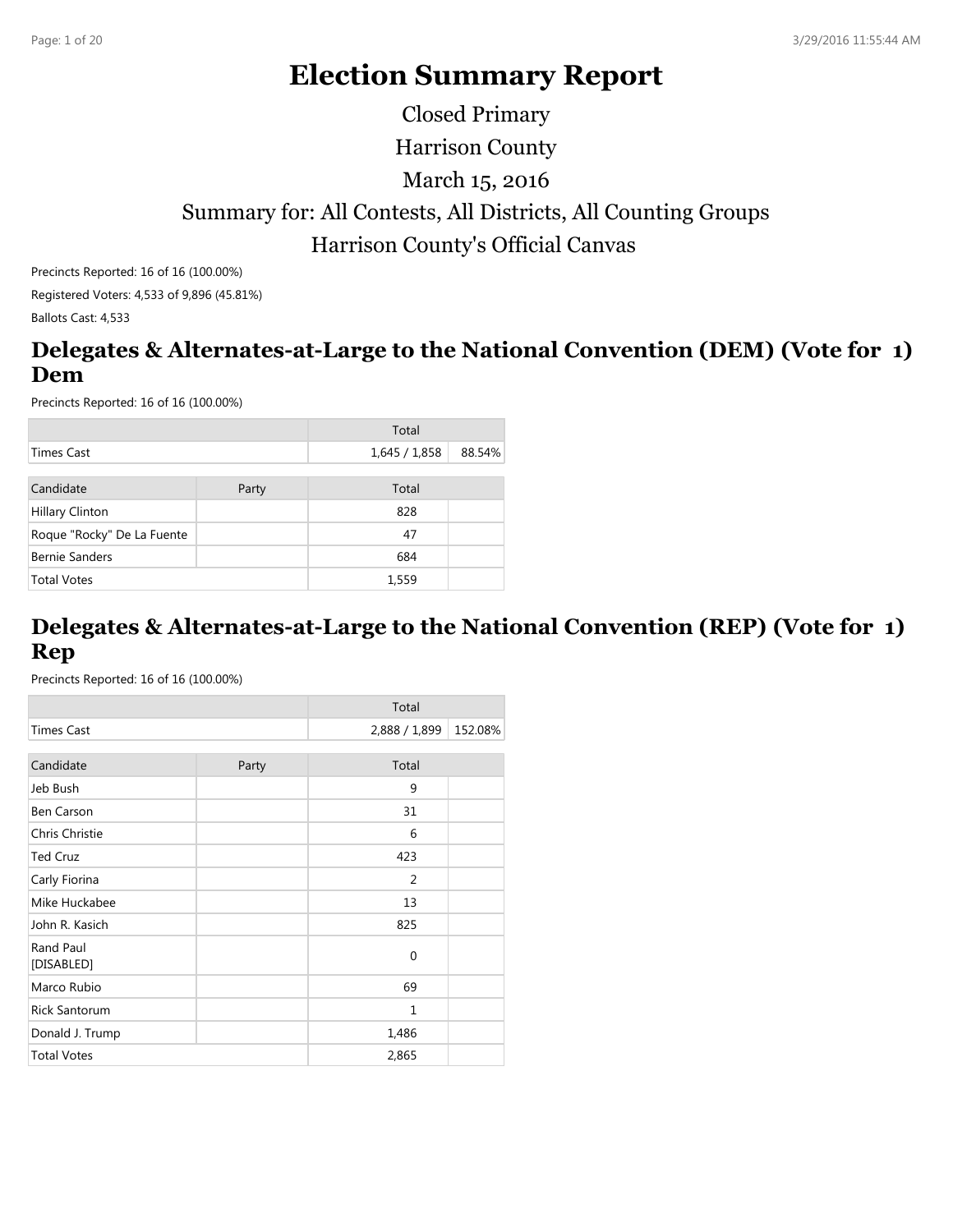# **District 6 Delegate & Alternate to the National Convention (REP) (Vote for 1) Rep**

Precincts Reported: 16 of 16 (100.00%)

|                         |       | Total         |         |
|-------------------------|-------|---------------|---------|
| <b>Times Cast</b>       |       | 2,888 / 1,899 | 152.08% |
|                         |       |               |         |
| Candidate               | Party | Total         |         |
| Jeb Bush                |       | 22            |         |
| <b>Ben Carson</b>       |       | 64            |         |
| Chris Christie          |       | 21            |         |
| <b>Ted Cruz</b>         |       | 405           |         |
| Carly Fiorina           |       | 3             |         |
| Mike Huckabee           |       | 18            |         |
| John R. Kasich          |       | 809           |         |
| Rand Paul<br>[DISABLED] |       | $\mathbf 0$   |         |
| Marco Rubio             |       | 75            |         |
| <b>Rick Santorum</b>    |       | 4             |         |
| Donald J. Trump         |       | 1,366         |         |
| <b>Total Votes</b>      |       | 2,787         |         |

#### **U.S. Senate (DEM) (Vote for 1) Dem**

Precincts Reported: 16 of 16 (100.00%)

|                    |       | Total       |        |
|--------------------|-------|-------------|--------|
| Times Cast         |       | 1,645/1,858 | 88.54% |
| Candidate          | Party | Total       |        |
| Kelli Prather      |       | 183         |        |
| P.G. Sittenfeld    |       | 75          |        |
| Ted Strickland     |       | 1,308       |        |
| <b>Total Votes</b> |       | 1,566       |        |

# **U.S. Senate (REP) (Vote for 1) Rep**

|                    |       | Total         |         |
|--------------------|-------|---------------|---------|
| Times Cast         |       | 2,888 / 1,899 | 152.08% |
|                    |       |               |         |
| Candidate          | Party | Total         |         |
| Don Elijah Eckhart |       | 486           |         |
| Rob Portman        |       | 1,765         |         |
| <b>Total Votes</b> |       | 2,251         |         |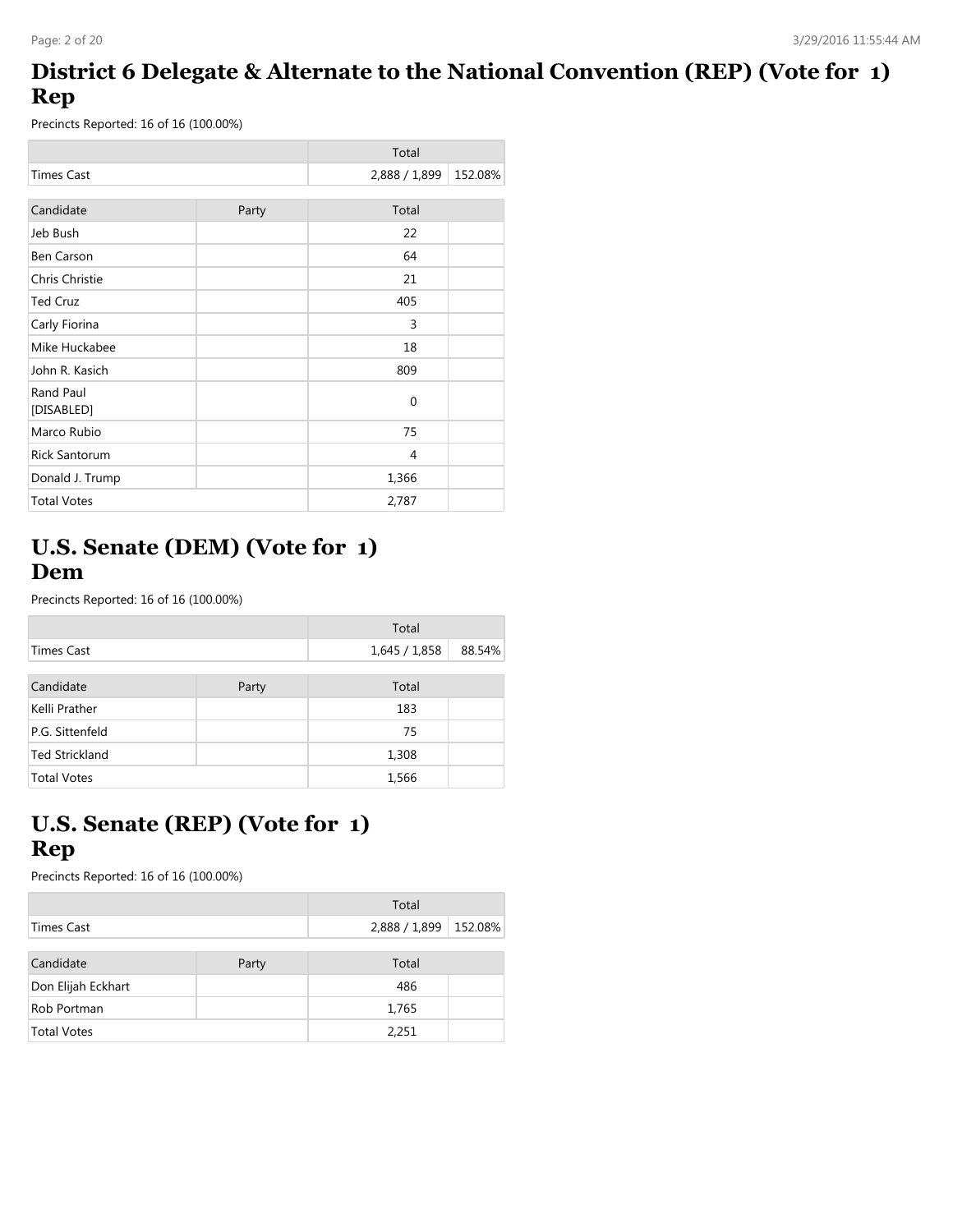# **U.S. Senate (GRN) (Vote for 1) GRN**

Precincts Reported: 16 of 16 (100.00%)

|                    |       | Total     |  |
|--------------------|-------|-----------|--|
| Times Cast         |       | $0/0$ N/A |  |
|                    |       |           |  |
| Candidate          | Party | Total     |  |
| Joseph R. DeMare   |       |           |  |
| <b>Total Votes</b> |       |           |  |

# **U.S. Representative 6th District (DEM) (Vote for 1) Dem**

Precincts Reported: 16 of 16 (100.00%)

|                      |       | Total         |        |
|----------------------|-------|---------------|--------|
| Times Cast           |       | 1,645 / 1,858 | 88.54% |
|                      |       |               |        |
| Candidate            | Party | Total         |        |
| Michael D. Davenport |       | 750           |        |
| Michael L. Lorentz   |       | 539           |        |
| <b>Total Votes</b>   |       | 1,289         |        |

#### **U.S. Representative 6th District (REP) (Vote for 1) Rep**

Precincts Reported: 16 of 16 (100.00%)

|                     |       | Total                   |  |
|---------------------|-------|-------------------------|--|
| Times Cast          |       | 2,888 / 1,899   152.08% |  |
| Candidate           | Party | Total                   |  |
|                     |       |                         |  |
| <b>Bill Johnson</b> |       | 2,299                   |  |
| <b>Total Votes</b>  |       | 2,299                   |  |

#### **Chief Justice of the Supreme Court 1-1-2017 (DEM) (Vote for 1) Dem**

|                         |       | Total                |  |
|-------------------------|-------|----------------------|--|
| Times Cast              |       | 1,645 / 1,858 88.54% |  |
| Candidate               | Party | Total                |  |
| No Valid Petition Filed |       | 0                    |  |
| <b>Total Votes</b>      |       | 0                    |  |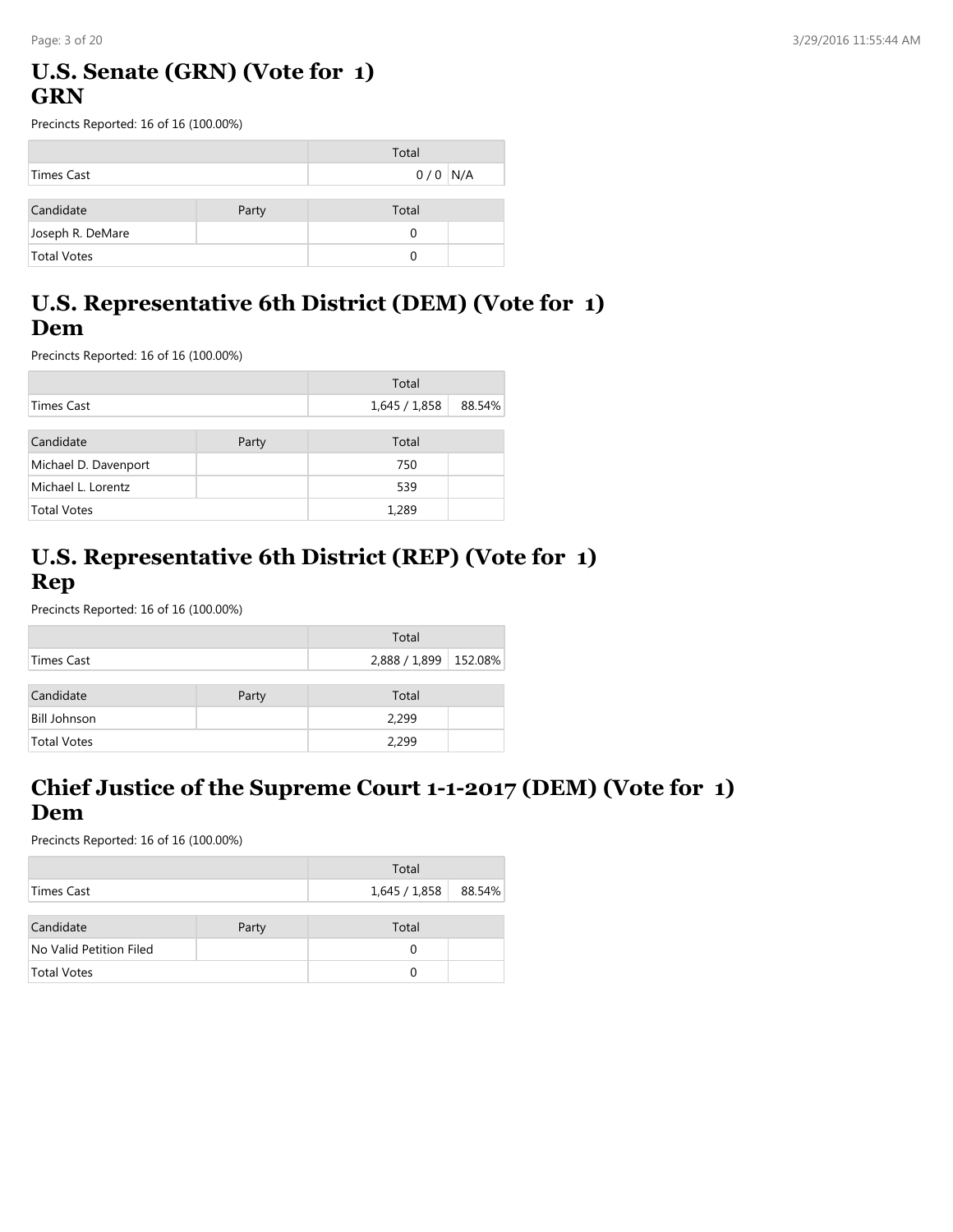#### **Chief Justice of the Supreme Court 1-1-2017 (REP) (Vote for 1) Rep**

Precincts Reported: 16 of 16 (100.00%)

|                  |       | Total                   |  |
|------------------|-------|-------------------------|--|
| Times Cast       |       | 2,888 / 1,899   152.08% |  |
|                  |       |                         |  |
| Candidate        | Party | Total                   |  |
| Maureen O'Connor |       | 2,099                   |  |
| Total Votes      |       | 2.099                   |  |

#### **Justice of the Supreme Court 1-1-2017 (DEM) (Vote for 1) Dem**

Precincts Reported: 16 of 16 (100.00%)

|                   |       | Total       |        |
|-------------------|-------|-------------|--------|
| Times Cast        |       | 1,645/1,858 | 88.54% |
| Candidate         | Party | Total       |        |
| John P. O'Donnell |       | 1,161       |        |
| Total Votes       |       | 1,161       |        |

# **Justice of the Supreme Court 1-1-2017 (REP) (Vote for 1) Rep**

Precincts Reported: 16 of 16 (100.00%)

|                      |       | Total         |         |
|----------------------|-------|---------------|---------|
| Times Cast           |       | 2,888 / 1,899 | 152.08% |
|                      |       |               |         |
| Candidate            | Party | Total         |         |
| Pat Fischer          |       | 1,077         |         |
| Colleen Mary O'Toole |       | 1,043         |         |
| <b>Total Votes</b>   |       | 2,120         |         |

#### **Justice of the Supreme Court 1-2-2017 (DEM) (Vote for 1) Dem**

|                    |       | Total                  |  |
|--------------------|-------|------------------------|--|
| Times Cast         |       | 1,645 / 1,858   88.54% |  |
| Candidate          | Party | Total                  |  |
| Cynthia Rice       |       | 1,163                  |  |
| <b>Total Votes</b> |       | 1,163                  |  |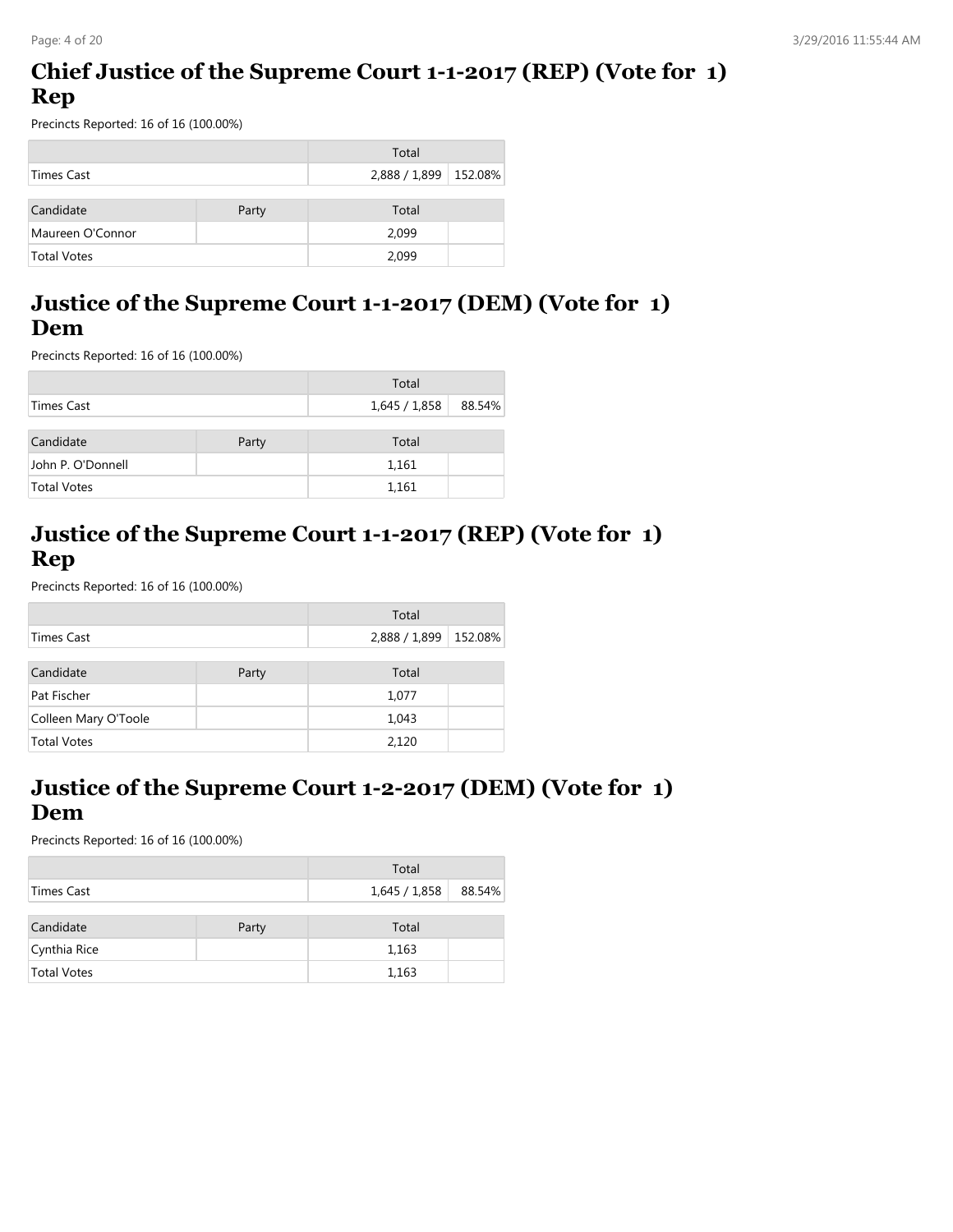#### **Justice of the Supreme Court 1-2-2017 (REP) (Vote for 1) Rep**

Precincts Reported: 16 of 16 (100.00%)

|                    |       | Total                   |  |
|--------------------|-------|-------------------------|--|
| Times Cast         |       | 2,888 / 1,899   152.08% |  |
|                    |       |                         |  |
| Candidate          | Party | Total                   |  |
| Pat DeWine         |       | 2,104                   |  |
| <b>Total Votes</b> |       | 2,104                   |  |

# **Judge of the Court of Appeals 7th District 2-9-2017 (DEM) (Vote for 1) Dem**

Precincts Reported: 16 of 16 (100.00%)

|                    |       | Total         |        |
|--------------------|-------|---------------|--------|
| Times Cast         |       | 1,645 / 1,858 | 88.54% |
| Candidate          | Party | Total         |        |
| Gene Donofrio      |       | 1,121         |        |
| <b>Total Votes</b> |       | 1.121         |        |

# **Judge of the Court of Appeals 7th District 2-9-2017 (REP) (Vote for 1) Rep**

Precincts Reported: 16 of 16 (100.00%)

|                         |       | Total                   |  |
|-------------------------|-------|-------------------------|--|
| Times Cast              |       | 2,888 / 1,899   152.08% |  |
|                         |       |                         |  |
| Candidate               | Party | Total                   |  |
| No Valid Petition Filed |       | 0                       |  |
| <b>Total Votes</b>      |       | ∩                       |  |

#### **Member of State Central Committee, Man (REP) (Vote for 1) Rep**

|                    |       | Total                 |  |
|--------------------|-------|-----------------------|--|
| Times Cast         |       | 2,888 / 1,899 152.08% |  |
|                    |       |                       |  |
| Candidate          | Party | Total                 |  |
| Jim Carnes         |       | 1,508                 |  |
| Glenn Newman       |       | 668                   |  |
| <b>Total Votes</b> |       | 2,176                 |  |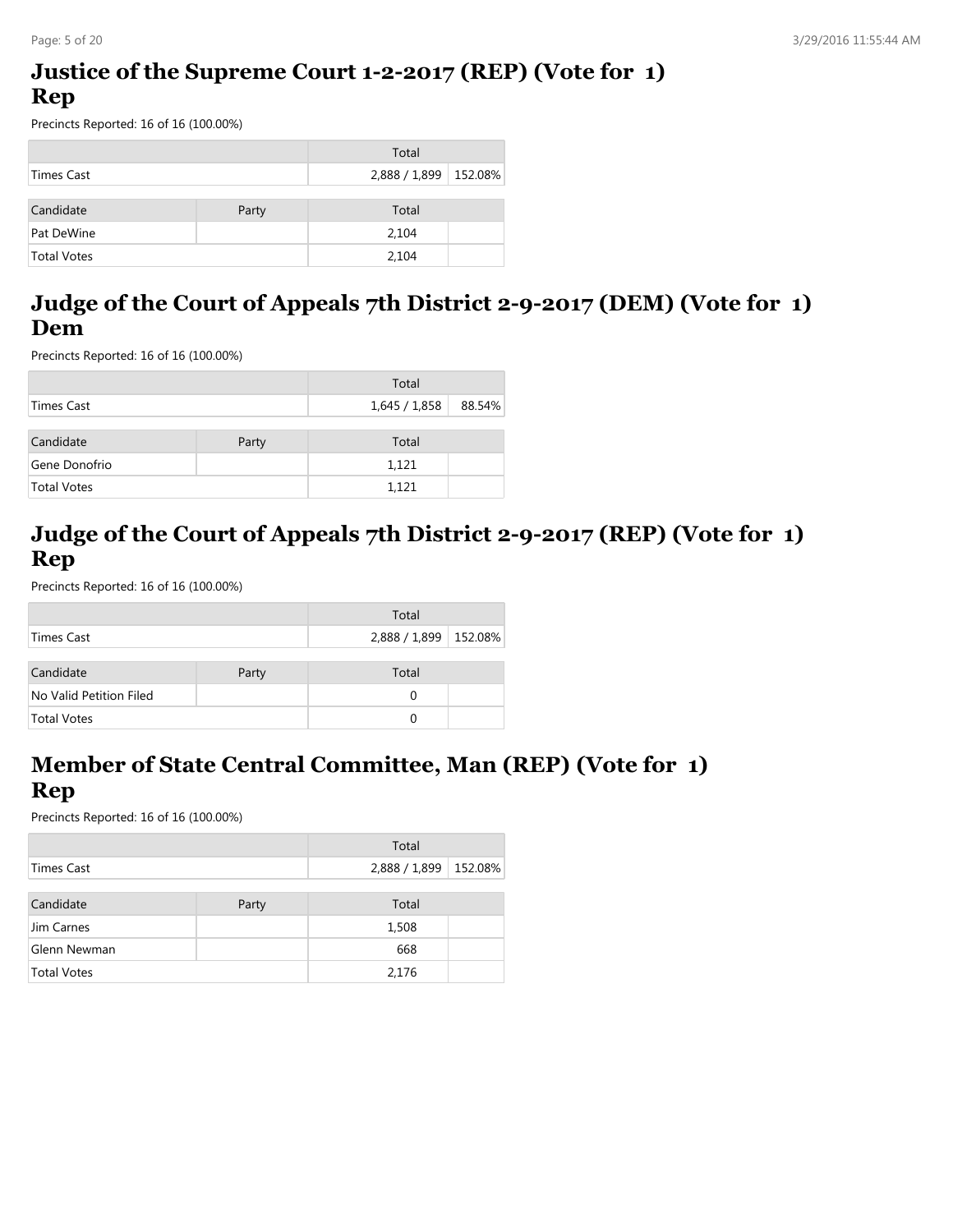# **Member of State Central Committee, Woman (REP) (Vote for 1) Rep**

Precincts Reported: 16 of 16 (100.00%)

|                          |       | Total         |         |
|--------------------------|-------|---------------|---------|
| Times Cast               |       | 2,888 / 1,899 | 152.08% |
|                          |       |               |         |
| Candidate                | Party | Total         |         |
| Marilyn K. Ashcraft      |       | 1,306         |         |
| Leanne Catherine Neuhart |       | 728           |         |
| <b>Total Votes</b>       |       | 2.034         |         |

# **Member of State Central Committee 8th District (GRN) (Vote for 4) GRN**

Precincts Reported: 16 of 16 (100.00%)

|                         |       | Total    |     |
|-------------------------|-------|----------|-----|
| <b>Times Cast</b>       |       | 0/0      | N/A |
|                         |       |          |     |
| Candidate               | Party | Total    |     |
| Jim Villani             |       | $\Omega$ |     |
| No Valid Petition Filed |       | $\Omega$ |     |
| No Valid Petition Filed |       | $\Omega$ |     |
| No Valid Petition Filed |       | $\Omega$ |     |
| <b>Total Votes</b>      |       | $\Omega$ |     |

#### **State Senate 30th District (DEM) (Vote for 1) Dem**

Precincts Reported: 16 of 16 (100.00%)

|                    |       | Total         |        |
|--------------------|-------|---------------|--------|
| Times Cast         |       | 1,645 / 1,858 | 88.54% |
| Candidate          | Party | Total         |        |
| Lou Gentile        |       | 1,439         |        |
| <b>Total Votes</b> |       | 1,439         |        |

# **State Senate 30th District (REP) (Vote for 1) Rep**

|                    |       | Total                   |  |
|--------------------|-------|-------------------------|--|
| Times Cast         |       | 2,888 / 1,899   152.08% |  |
| Candidate          | Party | Total                   |  |
| Frank Hoagland     |       | 1,921                   |  |
| <b>Total Votes</b> |       | 1,921                   |  |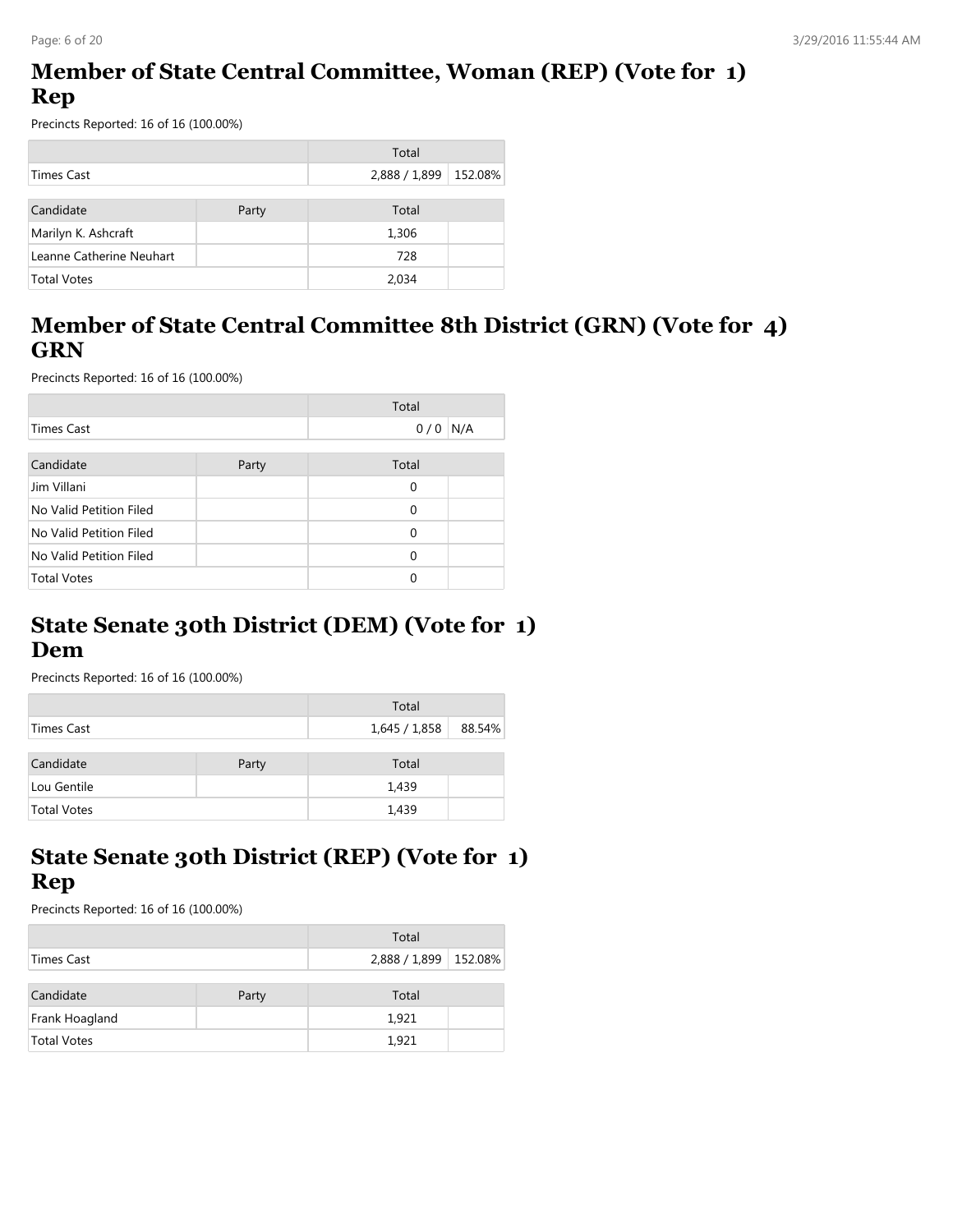#### **State Representative 95th District (DEM) (Vote for 1) Dem**

Precincts Reported: 16 of 16 (100.00%)

|                    |       | Total                  |  |
|--------------------|-------|------------------------|--|
| Times Cast         |       | 1,645 / 1,858   88.54% |  |
|                    |       |                        |  |
| Candidate          | Party | Total                  |  |
| Ginny Favede       |       | 1,157                  |  |
| <b>Total Votes</b> |       | 1,157                  |  |

# **State Representative 95th District (REP) (Vote for 1) Rep**

Precincts Reported: 16 of 16 (100.00%)

|                    |       | Total                   |  |
|--------------------|-------|-------------------------|--|
| Times Cast         |       | 2,888 / 1,899   152.08% |  |
| Candidate          | Party | Total                   |  |
| Andy Thompson      |       | 2,095                   |  |
| <b>Total Votes</b> |       | 2,095                   |  |

# **County Commissioner 1-2-2017 (DEM) (Vote for 1) Dem**

Precincts Reported: 16 of 16 (100.00%)

|                    |       | Total         |        |
|--------------------|-------|---------------|--------|
| Times Cast         |       | 1,645 / 1,858 | 88.54% |
| Candidate          | Party | Total         |        |
| Dale Norris        |       | 1,326         |        |
| <b>Total Votes</b> |       | 1,326         |        |

# **County Commissioner 1-2-2017 (REP) (Vote for 1) Rep**

|                         |       | Total                   |  |
|-------------------------|-------|-------------------------|--|
| Times Cast              |       | 2,888 / 1,899   152.08% |  |
| Candidate               | Party | Total                   |  |
| No Valid Petition Filed |       | 0                       |  |
| <b>Total Votes</b>      |       | O                       |  |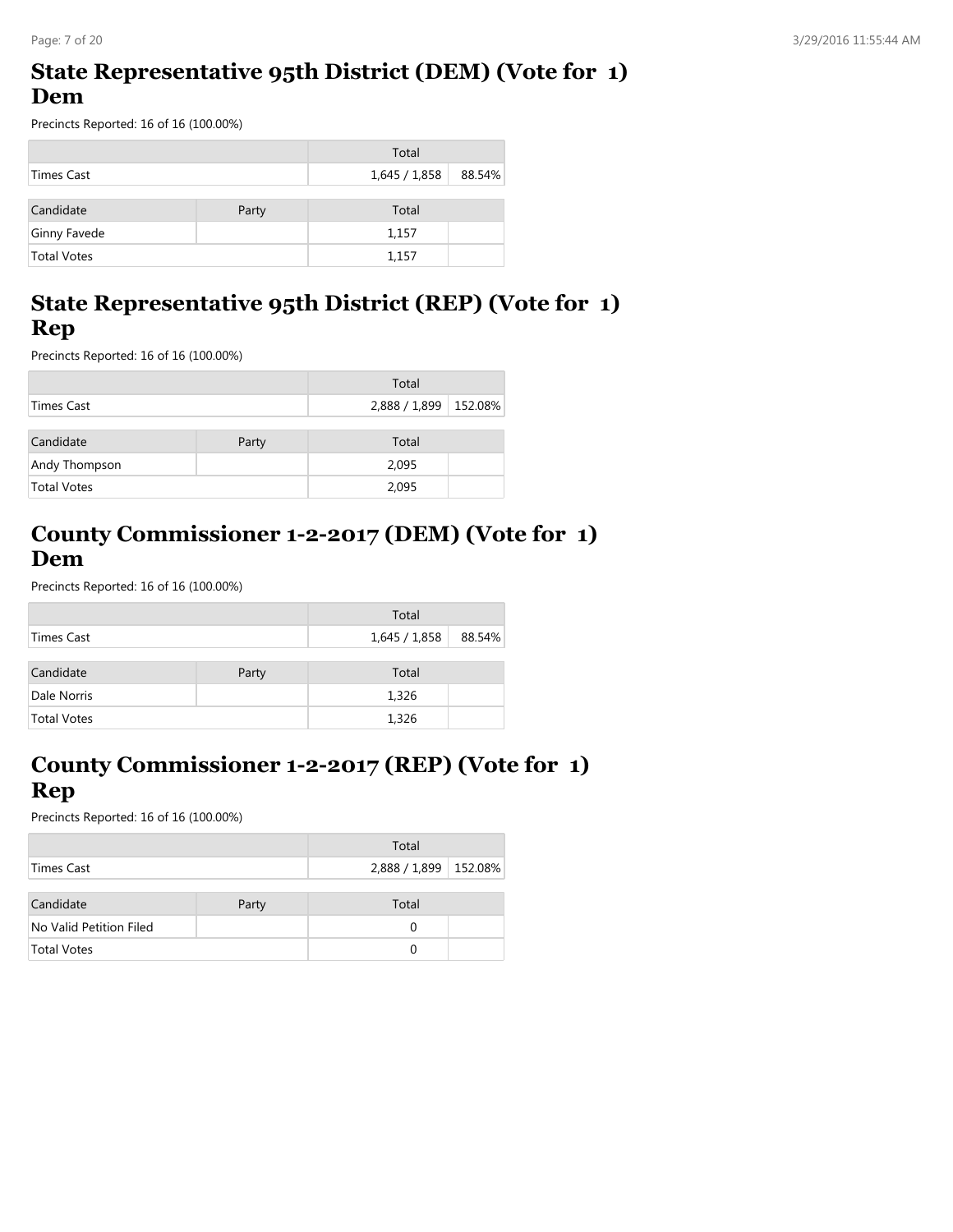# **County Commissioner 1-3-2017 (DEM) (Vote for 1) Dem**

Precincts Reported: 16 of 16 (100.00%)

|                    |       | Total       |        |
|--------------------|-------|-------------|--------|
| Times Cast         |       | 1,645/1,858 | 88.54% |
| Candidate          | Party | Total       |        |
| William H. Host    |       | 1,303       |        |
| <b>Total Votes</b> |       | 1,303       |        |

# **County Commissioner 1-3-2017 (REP) (Vote for 1) Rep**

Precincts Reported: 16 of 16 (100.00%)

|                    |       | Total                   |  |
|--------------------|-------|-------------------------|--|
| Times Cast         |       | 2,888 / 1,899   152.08% |  |
| Candidate          | Party | Total                   |  |
| Paul Coffland      |       | 2,052                   |  |
| <b>Total Votes</b> |       | 2,052                   |  |

# **Prosecuting Attorney (DEM) (Vote for 1) Dem**

Precincts Reported: 16 of 16 (100.00%)

|                         |       | Total                |  |
|-------------------------|-------|----------------------|--|
| Times Cast              |       | 1,645 / 1,858 88.54% |  |
| Candidate               | Party | Total                |  |
| No Valid Petition Filed |       | 0                    |  |
| <b>Total Votes</b>      |       | 0                    |  |

## **Prosecuting Attorney (REP) (Vote for 1) Rep**

|                    |       | Total                 |  |
|--------------------|-------|-----------------------|--|
| Times Cast         |       | 2,888 / 1,899 152.08% |  |
|                    |       |                       |  |
| Candidate          | Party | Total                 |  |
| Owen Beetham       |       | 2,179                 |  |
| <b>Total Votes</b> |       | 2,179                 |  |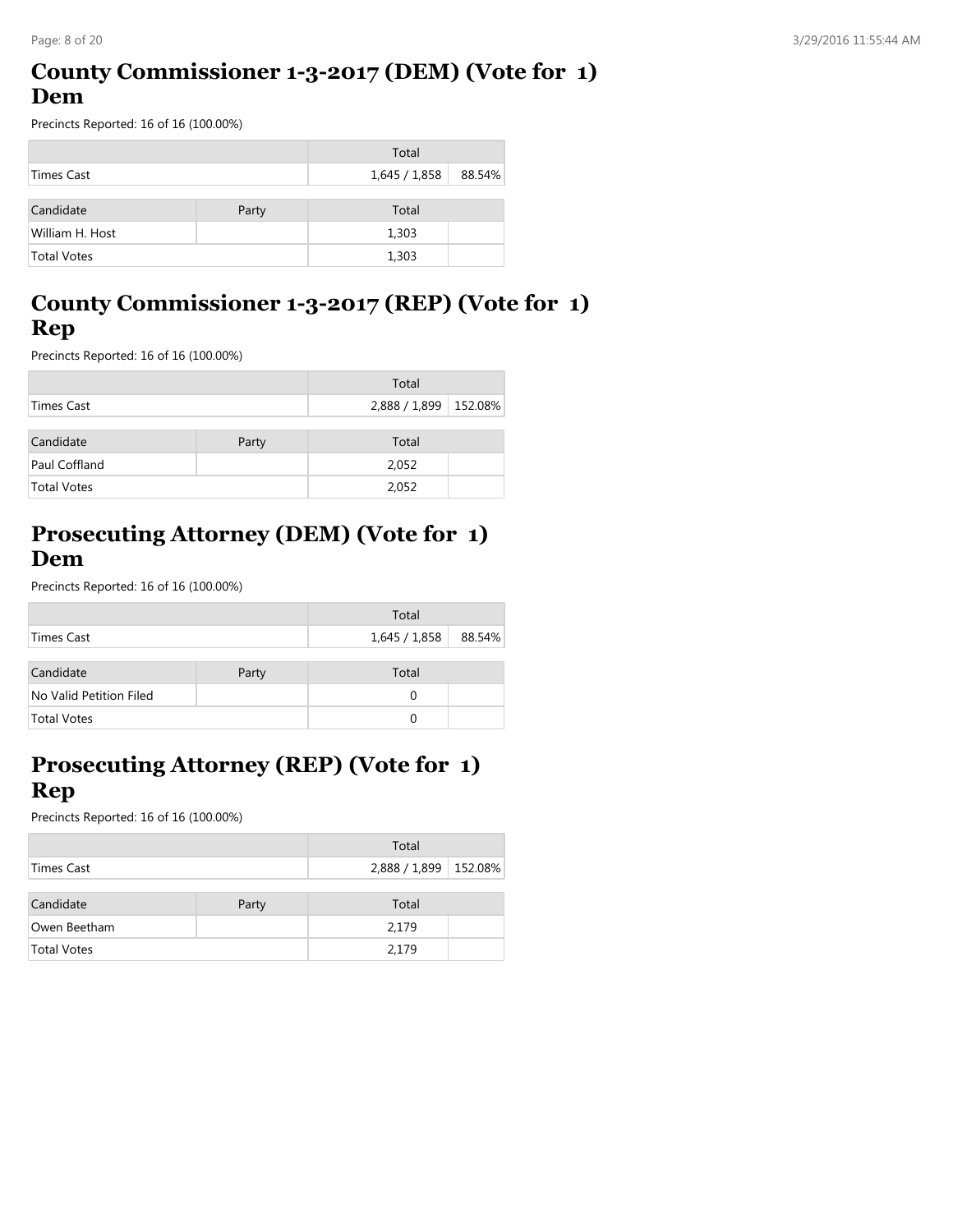# **Clerk of Court of Common Pleas (DEM) (Vote for 1) Dem**

Precincts Reported: 16 of 16 (100.00%)

|                    |       | Total       |        |
|--------------------|-------|-------------|--------|
| Times Cast         |       | 1,645/1,858 | 88.54% |
| Candidate          | Party | Total       |        |
|                    |       |             |        |
| Leslie A. Milliken |       | 1,329       |        |
| <b>Total Votes</b> |       | 1,329       |        |

# **Clerk of Court of Common Pleas (REP) (Vote for 1) Rep**

Precincts Reported: 16 of 16 (100.00%)

|                         |       | Total                   |  |
|-------------------------|-------|-------------------------|--|
| Times Cast              |       | 2,888 / 1,899   152.08% |  |
| Candidate               | Party | Total                   |  |
| No Valid Petition Filed |       | 0                       |  |
| <b>Total Votes</b>      |       | 0                       |  |

# **County Sheriff (DEM) (Vote for 1) Dem**

Precincts Reported: 16 of 16 (100.00%)

|                    |       | Total         |        |
|--------------------|-------|---------------|--------|
| Times Cast         |       | 1,645 / 1,858 | 88.54% |
| Candidate          | Party | Total         |        |
| Ronald Joe Myers   |       | 1,368         |        |
| <b>Total Votes</b> |       | 1,368         |        |

# **County Sheriff (REP) (Vote for 1) Rep**

|                         |       | Total                   |  |
|-------------------------|-------|-------------------------|--|
| Times Cast              |       | 2,888 / 1,899   152.08% |  |
| Candidate               | Party | Total                   |  |
| No Valid Petition Filed |       | 0                       |  |
| <b>Total Votes</b>      |       |                         |  |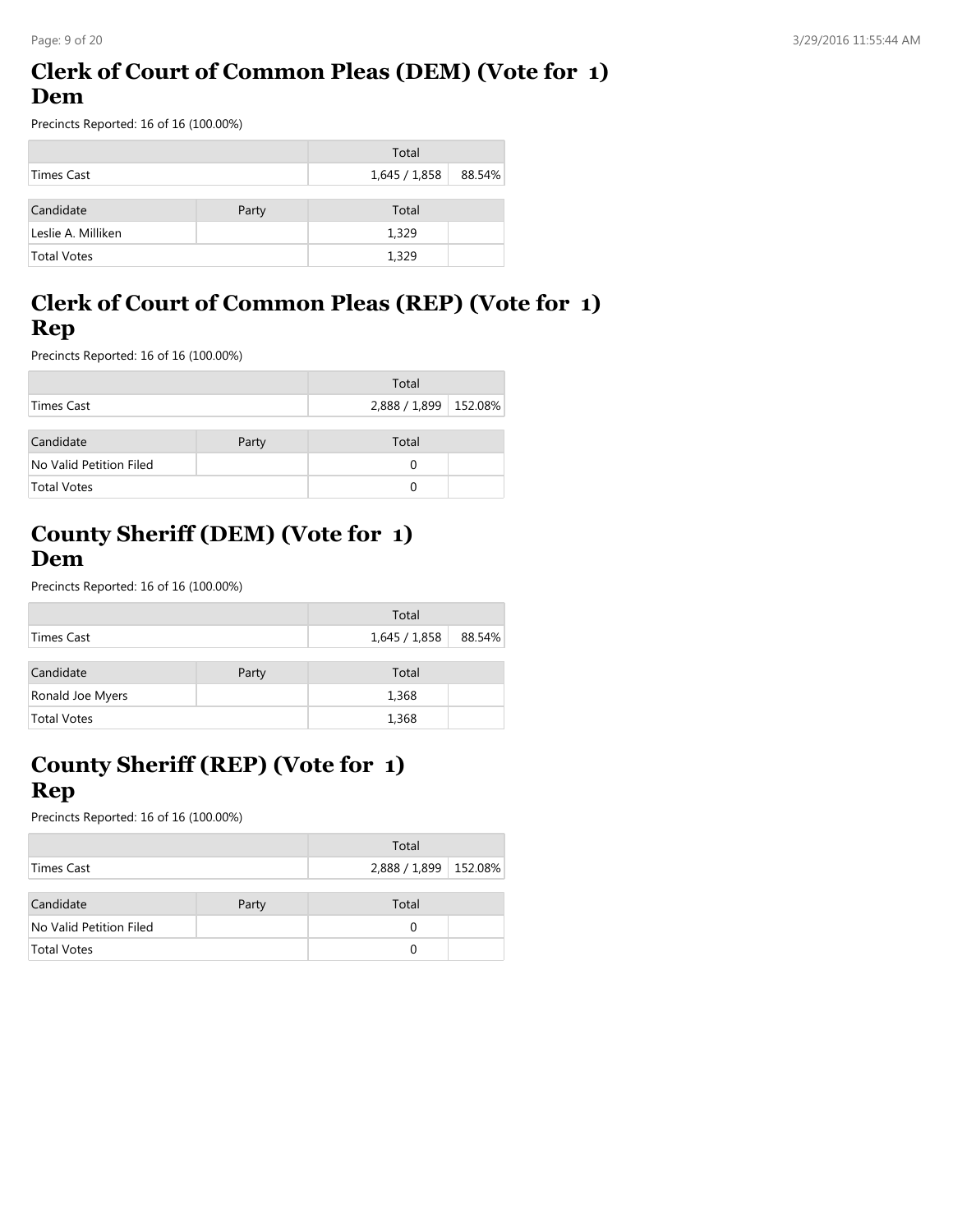#### **County Recorder (DEM) (Vote for 1) Dem**

Precincts Reported: 16 of 16 (100.00%)

|                    |       | Total         |        |
|--------------------|-------|---------------|--------|
| Times Cast         |       | 1,645 / 1,858 | 88.54% |
| Candidate          | Party | Total         |        |
| Tracy Boyer        |       | 1,319         |        |
| <b>Total Votes</b> |       | 1,319         |        |

# **County Recorder (REP) (Vote for 1) Rep**

Precincts Reported: 16 of 16 (100.00%)

|                    |       | Total                   |  |
|--------------------|-------|-------------------------|--|
| Times Cast         |       | 2,888 / 1,899   152.08% |  |
| Candidate          | Party | Total                   |  |
| Joshua M.A. Willis |       | 1,948                   |  |
| <b>Total Votes</b> |       | 1,948                   |  |

# **County Treasurer (DEM) (Vote for 1) Dem**

Precincts Reported: 16 of 16 (100.00%)

|                    |       | Total       |        |
|--------------------|-------|-------------|--------|
| Times Cast         |       | 1,645/1,858 | 88.54% |
| Candidate          | Party | Total       |        |
| Vicki Sefsick      |       | 1,337       |        |
| <b>Total Votes</b> |       | 1,337       |        |

#### **County Treasurer (REP) (Vote for 1) Rep**

|                         |       | Total                   |  |
|-------------------------|-------|-------------------------|--|
| Times Cast              |       | 2,888 / 1,899   152.08% |  |
| Candidate               | Party | Total                   |  |
| No Valid Petition Filed |       | 0                       |  |
| Total Votes             |       |                         |  |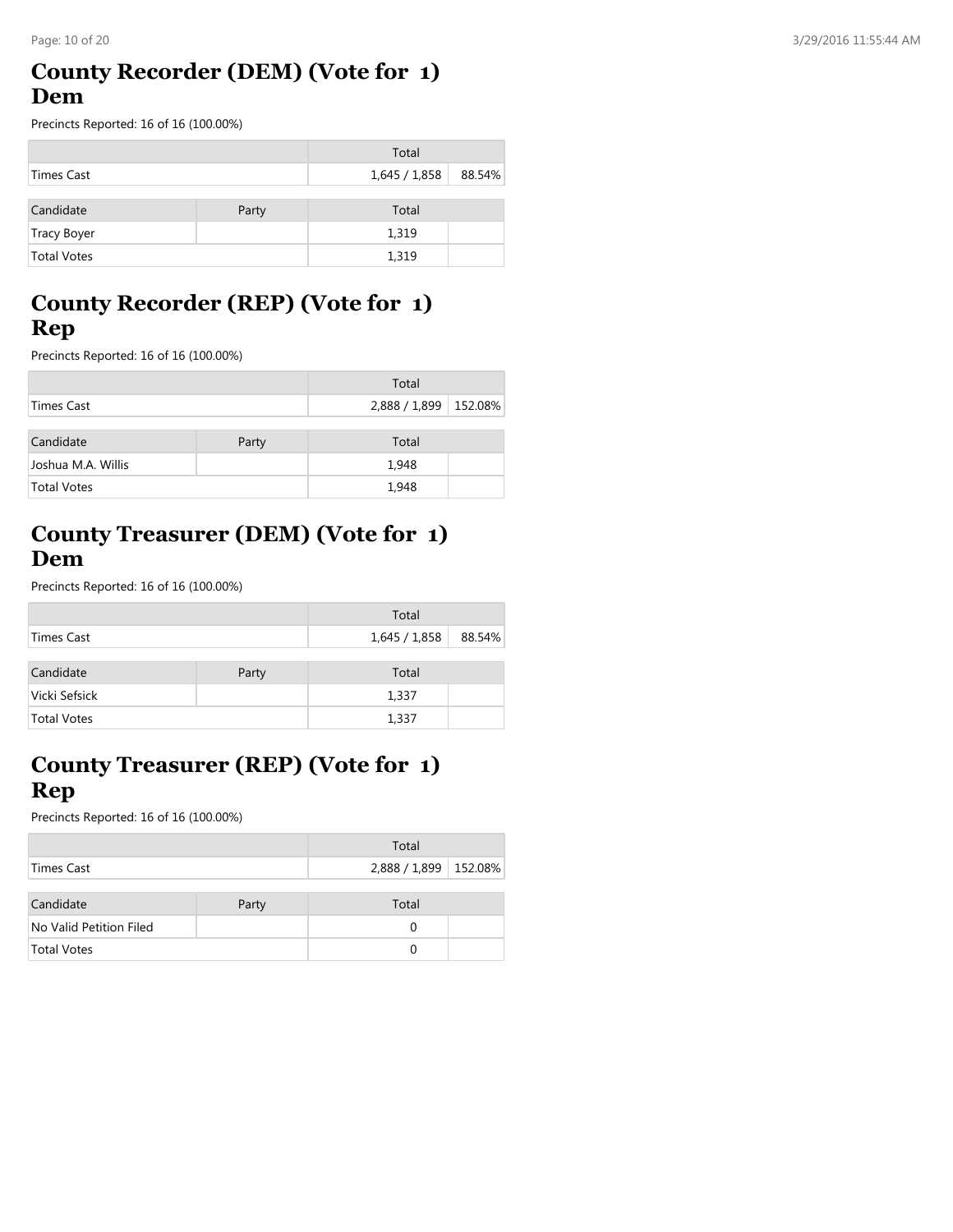#### **County Engineer (DEM) (Vote for 1) Dem**

Precincts Reported: 16 of 16 (100.00%)

|                         |       | Total                  |  |
|-------------------------|-------|------------------------|--|
| Times Cast              |       | 1,645 / 1,858   88.54% |  |
| Candidate               | Party | Total                  |  |
| No Valid Petition Filed |       | 0                      |  |
| <b>Total Votes</b>      |       | 0                      |  |

# **County Engineer (REP) (Vote for 1) Rep**

Precincts Reported: 16 of 16 (100.00%)

|                    |       | Total                   |  |
|--------------------|-------|-------------------------|--|
| Times Cast         |       | 2,888 / 1,899   152.08% |  |
| Candidate          | Party | Total                   |  |
| Robert K. Sterling |       | 2,130                   |  |
| <b>Total Votes</b> |       | 2,130                   |  |

#### **County Coroner (DEM) (Vote for 1) Dem**

Precincts Reported: 16 of 16 (100.00%)

|                         |       | Total       |        |
|-------------------------|-------|-------------|--------|
| Times Cast              |       | 1,645/1,858 | 88.54% |
| Candidate               | Party | Total       |        |
| No Valid Petition Filed |       | 0           |        |
| <b>Total Votes</b>      |       | 0           |        |

## **County Coroner (REP) (Vote for 1) Rep**

|                    |       | Total                   |  |
|--------------------|-------|-------------------------|--|
| Times Cast         |       | 2,888 / 1,899   152.08% |  |
|                    |       |                         |  |
| Candidate          | Party | Total                   |  |
| Porsche Beetham    |       | 2,191                   |  |
| <b>Total Votes</b> |       | 2,191                   |  |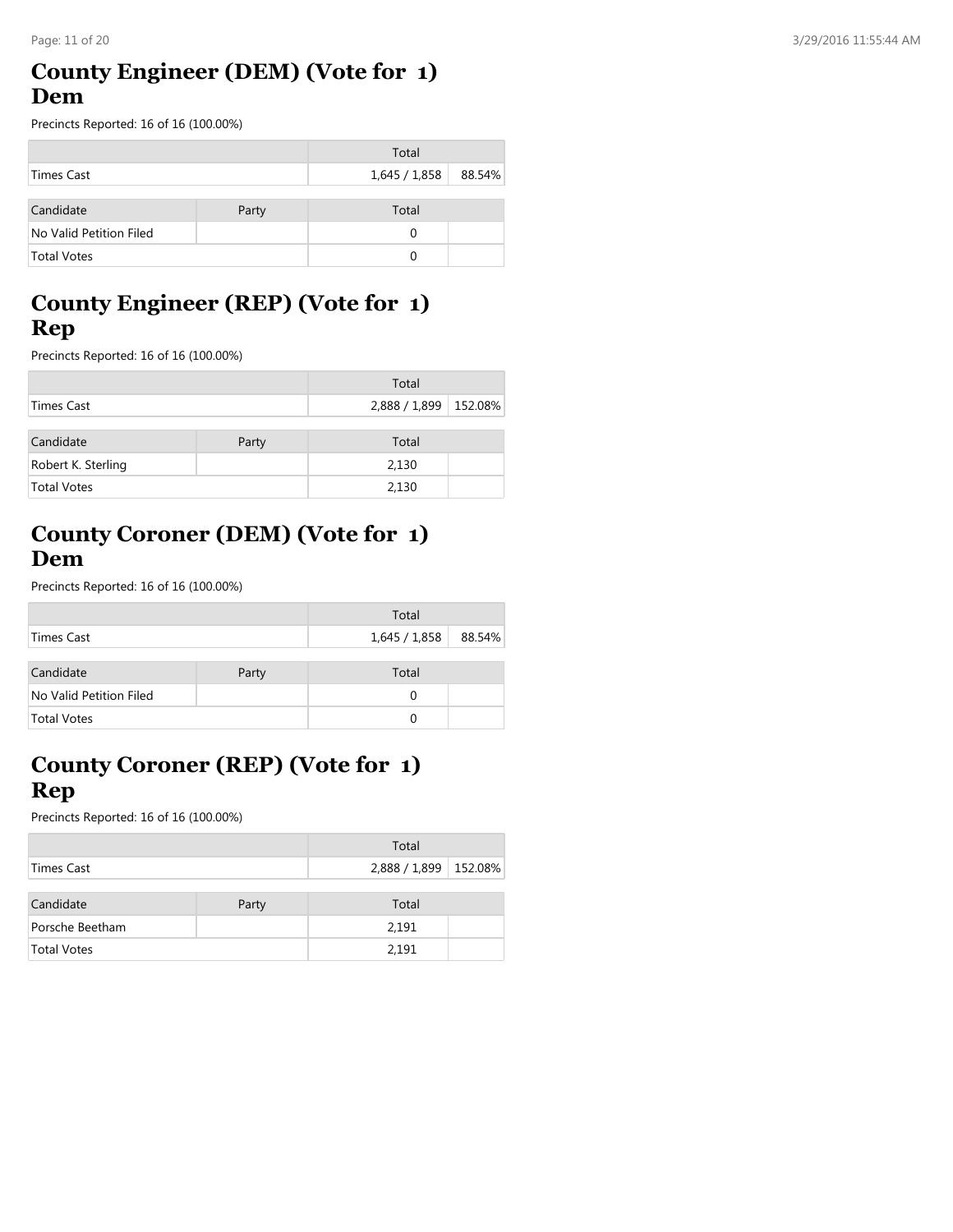# **Central Committee Member 001 ARCHER TWP (DEM) (Vote for 1) Dem**

Precincts Reported: 1 of 1 (100.00%)

|                         |       | Total |                |
|-------------------------|-------|-------|----------------|
| Times Cast              |       |       | 25 / 35 71.43% |
|                         |       |       |                |
| Candidate               | Party | Total |                |
| No Valid Petition Filed |       | 0     |                |
| <b>Total Votes</b>      |       | U     |                |

# **Central Committee Member 001 ARCHER TWP (REP) (Vote for 1) Rep**

Precincts Reported: 1 of 1 (100.00%)

|                |       | Total |                 |
|----------------|-------|-------|-----------------|
| Times Cast     |       |       | 67 / 48 139.58% |
| Candidate      | Party | Total |                 |
| Merle R. Foutz |       | 52    |                 |
| Total Votes    |       | 52    |                 |

# **Central Committee Member 002 ATHENS TWP VIL (DEM) (Vote for 1) Dem**

Precincts Reported: 1 of 1 (100.00%)

|                         |       | Total    |        |
|-------------------------|-------|----------|--------|
| Times Cast              |       | 77/96    | 80.21% |
| Candidate               | Party | Total    |        |
| No Valid Petition Filed |       | 0        |        |
| <b>Total Votes</b>      |       | $\Omega$ |        |

# **Central Committee Member 002 ATHENS TWP VIL (REP) (Vote for 1) Rep**

|                    |       | Total |                 |
|--------------------|-------|-------|-----------------|
| Times Cast         |       |       | 84 / 51 164.71% |
|                    |       |       |                 |
| Candidate          | Party | Total |                 |
| Betty Jean Bland   |       | 66    |                 |
| <b>Total Votes</b> |       | 66    |                 |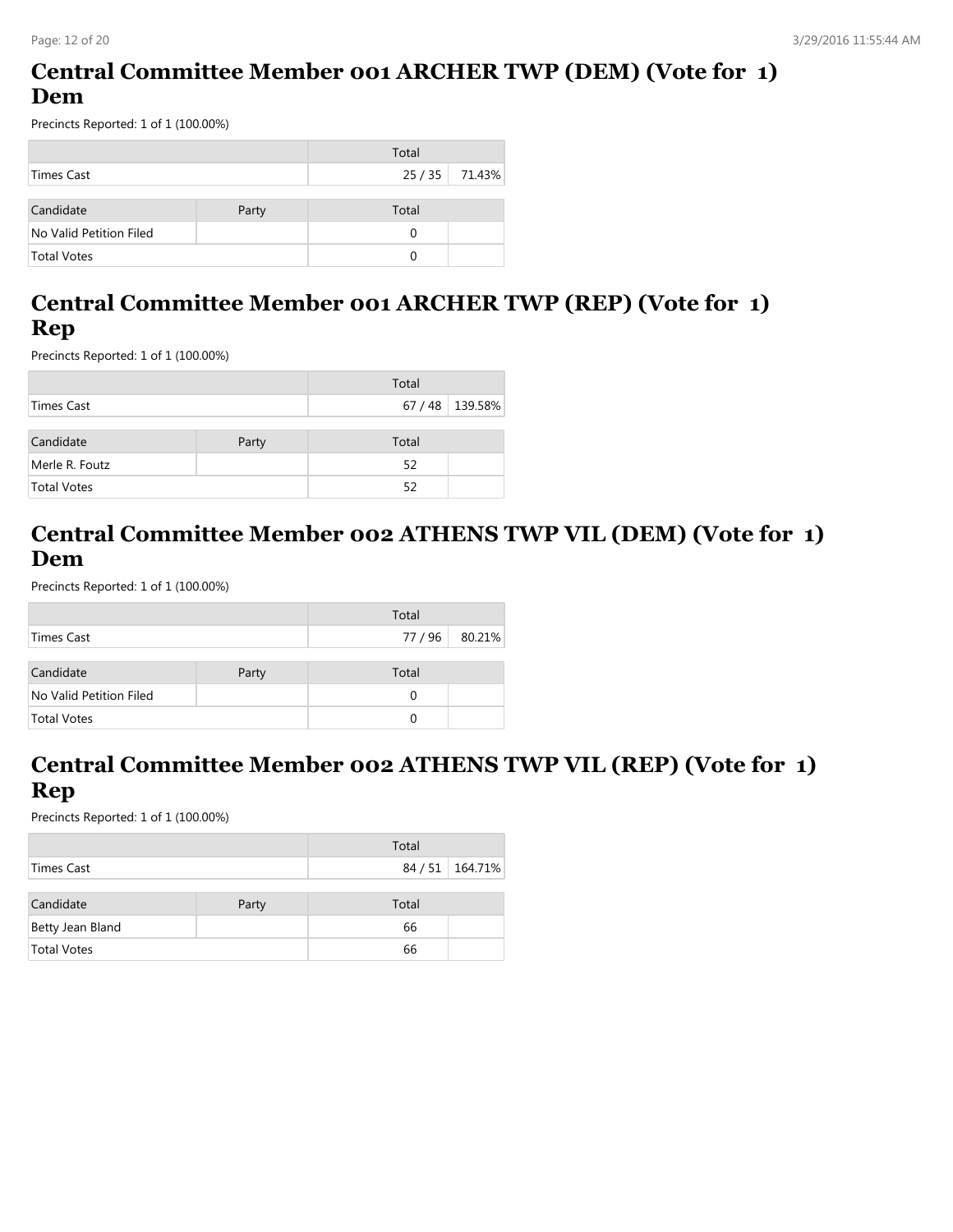# **Central Committee Member 003 CADIZ TWP VIL NE (DEM) (Vote for 1) Dem**

Precincts Reported: 1 of 1 (100.00%)

|                    |       | Total            |  |
|--------------------|-------|------------------|--|
| Times Cast         |       | 193 / 208 92.79% |  |
|                    |       |                  |  |
| Candidate          | Party | Total            |  |
| Shirley A. Collier |       | 132              |  |
| <b>Total Votes</b> |       | 132              |  |

# **Central Committee Member 003 CADIZ TWP VIL NE (REP) (Vote for 1) Rep**

Precincts Reported: 1 of 1 (100.00%)

|                  |       | Total             |  |
|------------------|-------|-------------------|--|
| Times Cast       |       | 330 / 207 159.42% |  |
| Candidate        | Party | Total             |  |
| Alicia J. Dowdle |       | 261               |  |
| Total Votes      |       | 261               |  |

#### **Central Committee Member 004 CADIZ VIL SW (DEM) (Vote for 1) Dem**

Precincts Reported: 1 of 1 (100.00%)

|                         |       | Total             |  |
|-------------------------|-------|-------------------|--|
| Times Cast              |       | 242 / 242 100.00% |  |
| Candidate               | Party | Total             |  |
| No Valid Petition Filed |       | $\Omega$          |  |
| <b>Total Votes</b>      |       | $\Omega$          |  |

#### **Central Committee Member 004 CADIZ VIL SW (REP) (Vote for 1) Rep**

|                    |       | Total             |  |
|--------------------|-------|-------------------|--|
| Times Cast         |       | 309 / 217 142.40% |  |
|                    |       |                   |  |
| Candidate          | Party | Total             |  |
| Paul Coffland      |       | 230               |  |
| <b>Total Votes</b> |       | 230               |  |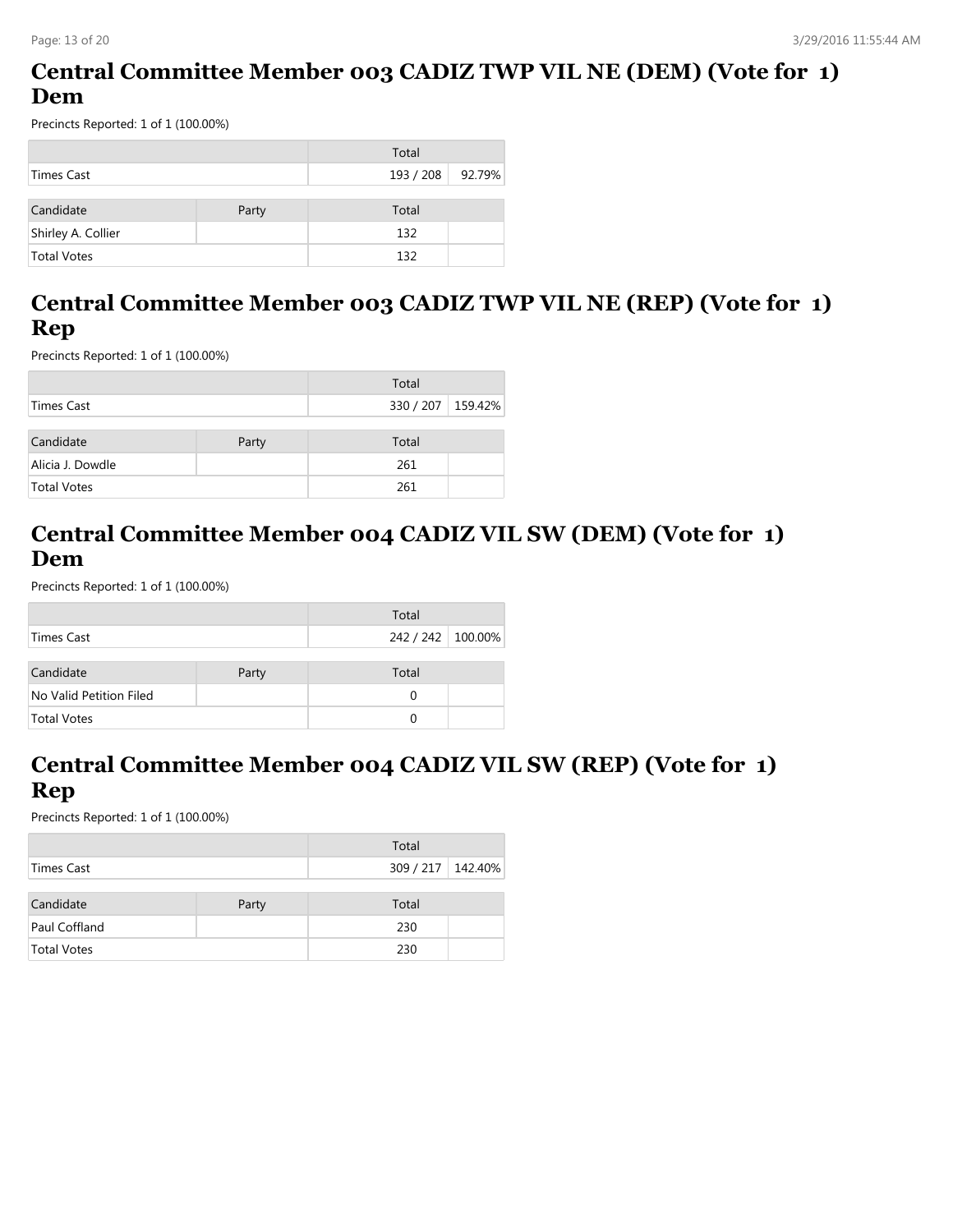#### **Central Committee Member 005 FRANKLIN TWP VIL (DEM) (Vote for 1) Dem**

Precincts Reported: 1 of 1 (100.00%)

|                    |       | Total |                 |
|--------------------|-------|-------|-----------------|
| Times Cast         |       |       | 72 / 69 104.35% |
| Candidate          | Party | Total |                 |
| Bette S. Hill      |       | 57    |                 |
| <b>Total Votes</b> |       | 57    |                 |

# **Central Committee Member 005 FRANKLIN TWP VIL (REP) (Vote for 1) Rep**

Precincts Reported: 1 of 1 (100.00%)

|                     |       | Total            |  |
|---------------------|-------|------------------|--|
| Times Cast          |       | 134 / 95 141.05% |  |
| Candidate           | Party | Total            |  |
| Marilyn K. McMillen |       | 108              |  |
| Total Votes         |       | 108              |  |

#### **Central Committee Member 006 FREEPORT TWP VIL (DEM) (Vote for 1) Dem**

Precincts Reported: 1 of 1 (100.00%)

|                     |       | Total  |        |
|---------------------|-------|--------|--------|
| Times Cast          |       | 81/102 | 79.41% |
|                     |       |        |        |
| Candidate           | Party | Total  |        |
| Christina S. Gilpin |       | 58     |        |
| <b>Total Votes</b>  |       | 58     |        |

#### **Central Committee Member 006 FREEPORT TWP VIL (REP) (Vote for 1) Rep**

|                         |       | Total               |  |
|-------------------------|-------|---------------------|--|
| Times Cast              |       | 159 / 123   129.27% |  |
| Candidate               | Party | Total               |  |
| No Valid Petition Filed |       | 0                   |  |
| <b>Total Votes</b>      |       | $\Omega$            |  |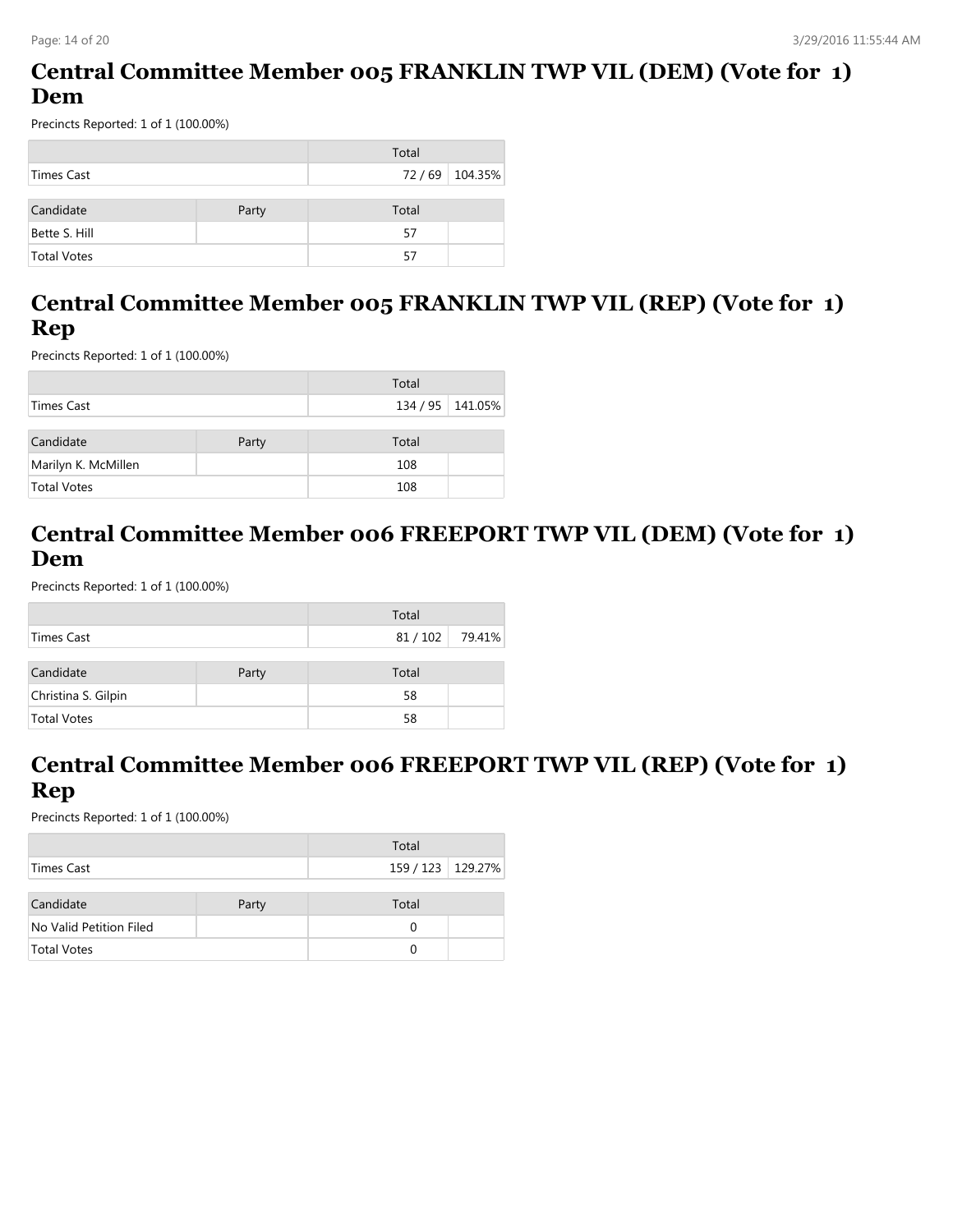# **Central Committee Member 007 GERMAN TWP (DEM) (Vote for 1) Dem**

Precincts Reported: 1 of 1 (100.00%)

|                         |       | Total    |        |
|-------------------------|-------|----------|--------|
| Times Cast              |       | 74 / 100 | 74.00% |
|                         |       |          |        |
| Candidate               | Party | Total    |        |
| No Valid Petition Filed |       | 0        |        |
| <b>Total Votes</b>      |       | ∩        |        |

#### **Central Committee Member 007 GERMAN TWP (REP) (Vote for 1) Rep**

Precincts Reported: 1 of 1 (100.00%)

|                    |       | Total             |  |
|--------------------|-------|-------------------|--|
| Times Cast         |       | 150 / 114 131.58% |  |
| Candidate          | Party | Total             |  |
| Audrey Rainsberger |       | 97                |  |
| <b>Total Votes</b> |       | 97                |  |

#### **Central Committee Member 008 GREEN TWP VIL (DEM) (Vote for 1) Dem**

Precincts Reported: 1 of 1 (100.00%)

|                    |       | Total   |        |
|--------------------|-------|---------|--------|
| Times Cast         |       | 214/217 | 98.62% |
|                    |       |         |        |
| Candidate          | Party | Total   |        |
| Harry Edgar        |       | 153     |        |
| <b>Total Votes</b> |       | 153     |        |

# **Central Committee Member 008 GREEN TWP VIL (REP) (Vote for 1) Rep**

|                    |       | Total             |  |
|--------------------|-------|-------------------|--|
| Times Cast         |       | 347 / 215 161.40% |  |
|                    |       |                   |  |
| Candidate          | Party | Total             |  |
| Donald Whipkey     |       | 253               |  |
| <b>Total Votes</b> |       | 253               |  |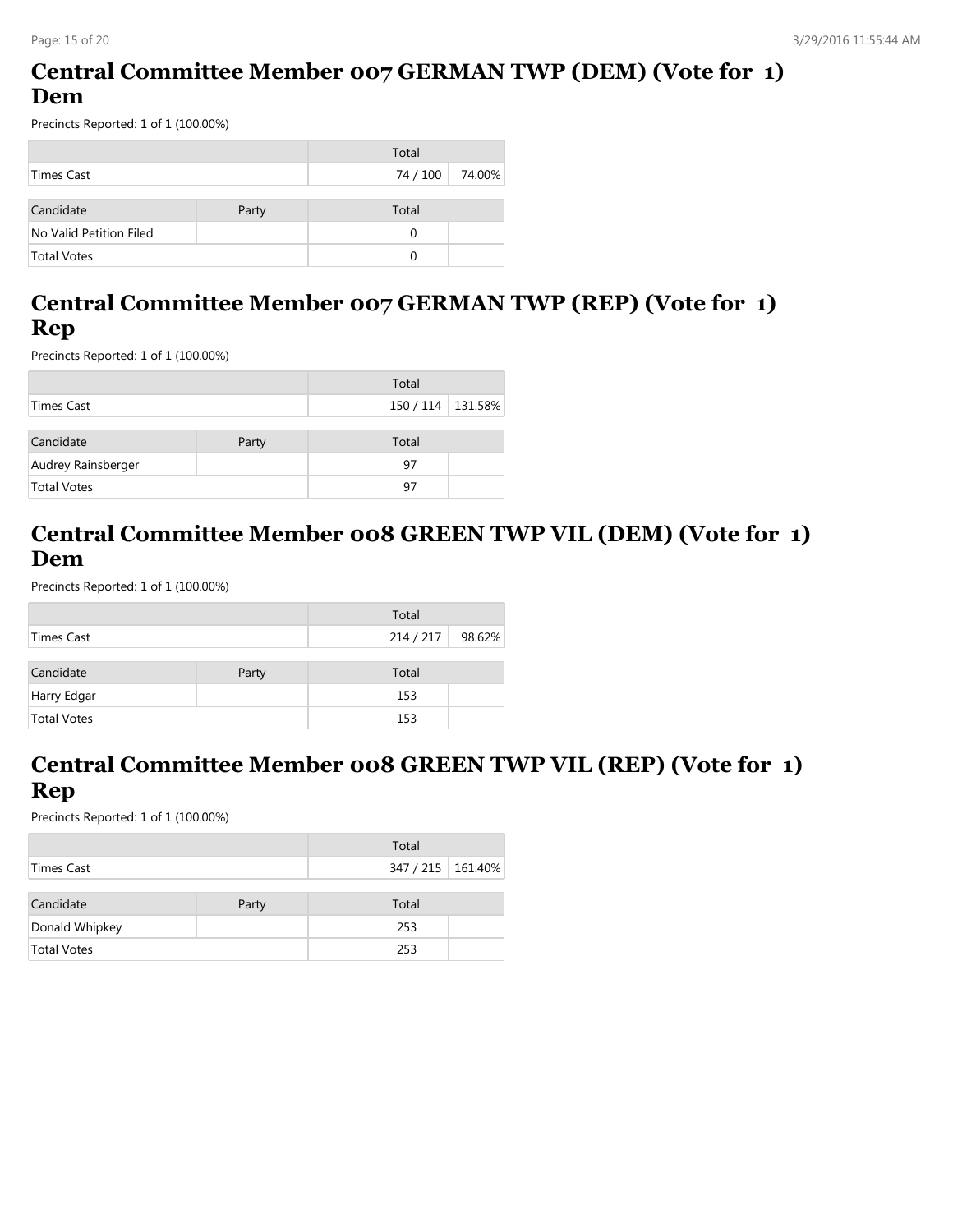# **Central Committee Member 009 MONROE TWP VIL (DEM) (Vote for 1) Dem**

Precincts Reported: 1 of 1 (100.00%)

|                         |       | Total |                |
|-------------------------|-------|-------|----------------|
| Times Cast              |       |       | 68 / 94 72.34% |
|                         |       |       |                |
| Candidate               | Party | Total |                |
| No Valid Petition Filed |       | 0     |                |
| <b>Total Votes</b>      |       | 0     |                |

## **Central Committee Member 009 MONROE TWP VIL (REP) (Vote for 1) Rep**

Precincts Reported: 1 of 1 (100.00%)

|                 |       | Total             |  |
|-----------------|-------|-------------------|--|
| Times Cast      |       | 192 / 131 146.56% |  |
|                 |       |                   |  |
| Candidate       | Party | Total             |  |
| Karen J. Kinney |       | 148               |  |
| Total Votes     |       | 148               |  |

#### **Central Committee Member 010 MOOREFIELD TWP (DEM) (Vote for 1) Dem**

Precincts Reported: 1 of 1 (100.00%)

|                    |       | Total |        |
|--------------------|-------|-------|--------|
| Times Cast         |       | 49/56 | 87.50% |
|                    |       |       |        |
| Candidate          | Party | Total |        |
| Rich G. Milleson   |       | 36    |        |
| <b>Total Votes</b> |       | 36    |        |

#### **Central Committee Member 010 MOOREFIELD TWP (REP) (Vote for 1) Rep**

|                    |       | Total |                 |
|--------------------|-------|-------|-----------------|
| Times Cast         |       |       | 98 / 66 148.48% |
| Candidate          | Party | Total |                 |
| Lois A. Puskarich  |       | 84    |                 |
| <b>Total Votes</b> |       | 84    |                 |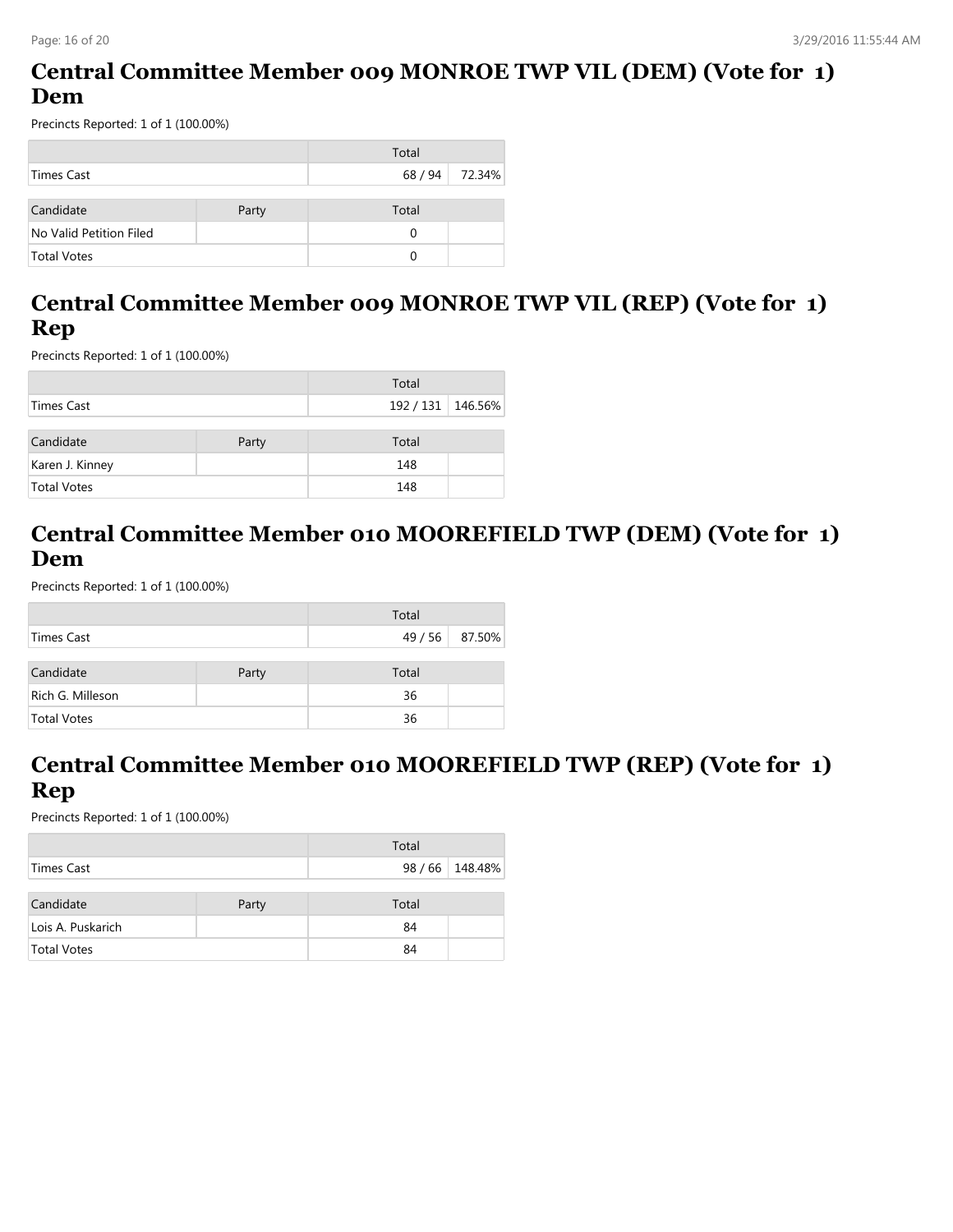# **Central Committee Member 011 NORTH TWP VIL (DEM) (Vote for 1) Dem**

Precincts Reported: 1 of 1 (100.00%)

|                    |       | Total     |        |
|--------------------|-------|-----------|--------|
| Times Cast         |       | 117 / 137 | 85.40% |
|                    |       |           |        |
| Candidate          | Party | Total     |        |
| Sue L. Myers       |       | 88        |        |
| <b>Total Votes</b> |       | 88        |        |

#### **Central Committee Member 011 NORTH TWP VIL (REP) (Vote for 1) Rep**

Precincts Reported: 1 of 1 (100.00%)

|                    |       | Total               |  |
|--------------------|-------|---------------------|--|
| Times Cast         |       | 260 / 172   151.16% |  |
| Candidate          | Party | Total               |  |
| Kathryn E. English |       | 207                 |  |
| <b>Total Votes</b> |       | 207                 |  |

# **Central Committee Member 012 NOTTINGHAM TWP (DEM) (Vote for 1) Dem**

Precincts Reported: 1 of 1 (100.00%)

|                         |       | Total    |        |
|-------------------------|-------|----------|--------|
| Times Cast              |       | 30/34    | 88.24% |
|                         |       |          |        |
| Candidate               | Party | Total    |        |
| No Valid Petition Filed |       | 0        |        |
| <b>Total Votes</b>      |       | $\Omega$ |        |

# **Central Committee Member 012 NOTTINGHAM TWP (REP) (Vote for 1) Rep**

|                    |       | Total |                 |
|--------------------|-------|-------|-----------------|
| Times Cast         |       |       | 86 / 56 153.57% |
|                    |       |       |                 |
| Candidate          | Party | Total |                 |
| Betty Jo Shaw      |       | 75    |                 |
| <b>Total Votes</b> |       | 75    |                 |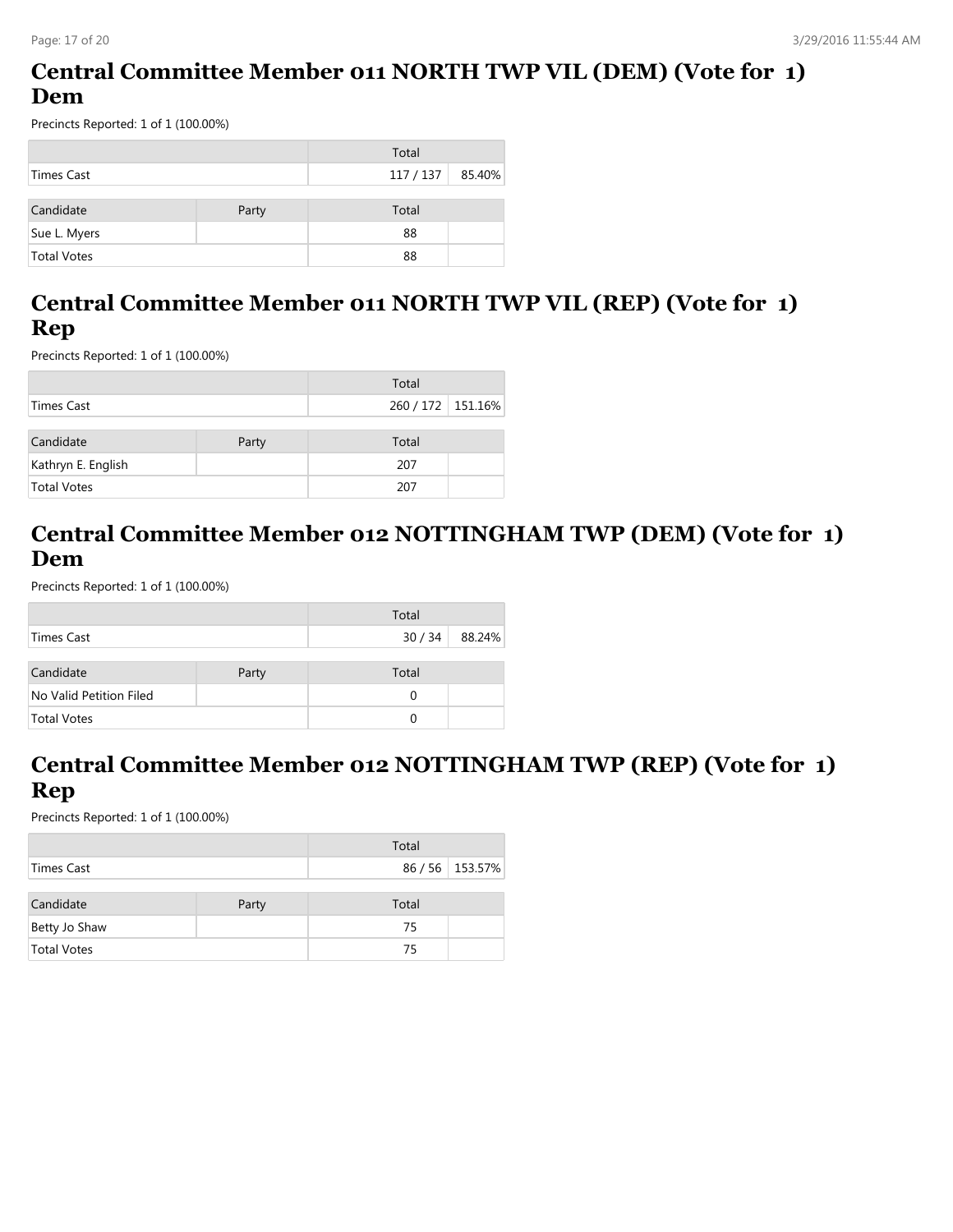# **Central Committee Member 013 RUMLEY TWP VIL (DEM) (Vote for 1) Dem**

Precincts Reported: 1 of 1 (100.00%)

|                         |       | Total            |  |
|-------------------------|-------|------------------|--|
| Times Cast              |       | 120 / 159 75.47% |  |
|                         |       |                  |  |
| Candidate               | Party | Total            |  |
| No Valid Petition Filed |       | 0                |  |
| <b>Total Votes</b>      |       | 0                |  |

# **Central Committee Member 013 RUMLEY TWP VIL (REP) (Vote for 1) Rep**

Precincts Reported: 1 of 1 (100.00%)

|                |       | Total               |  |
|----------------|-------|---------------------|--|
| Times Cast     |       | 261 / 158   165.19% |  |
|                |       |                     |  |
| Candidate      | Party | Total               |  |
| Jan L. Arbaugh |       | 219                 |  |
| Total Votes    |       | 219                 |  |

# **Central Committee Member 014 SHORTCREEK TWP VIL (DEM) (Vote for 1) Dem**

Precincts Reported: 1 of 1 (100.00%)

|                         |       | Total            |  |
|-------------------------|-------|------------------|--|
| Times Cast              |       | 148 / 152 97.37% |  |
|                         |       |                  |  |
| Candidate               | Party | Total            |  |
| No Valid Petition Filed |       | 0                |  |
| <b>Total Votes</b>      |       | ∩                |  |

#### **Central Committee Member 014 SHORTCREEK TWP VIL (REP (Vote for 1) Rep**

|                    |       | Total               |  |
|--------------------|-------|---------------------|--|
| Times Cast         |       | 199 / 111   179.28% |  |
|                    |       |                     |  |
| Candidate          | Party | Total               |  |
| Joshua M.A. Willis |       | 143                 |  |
| <b>Total Votes</b> |       | 143                 |  |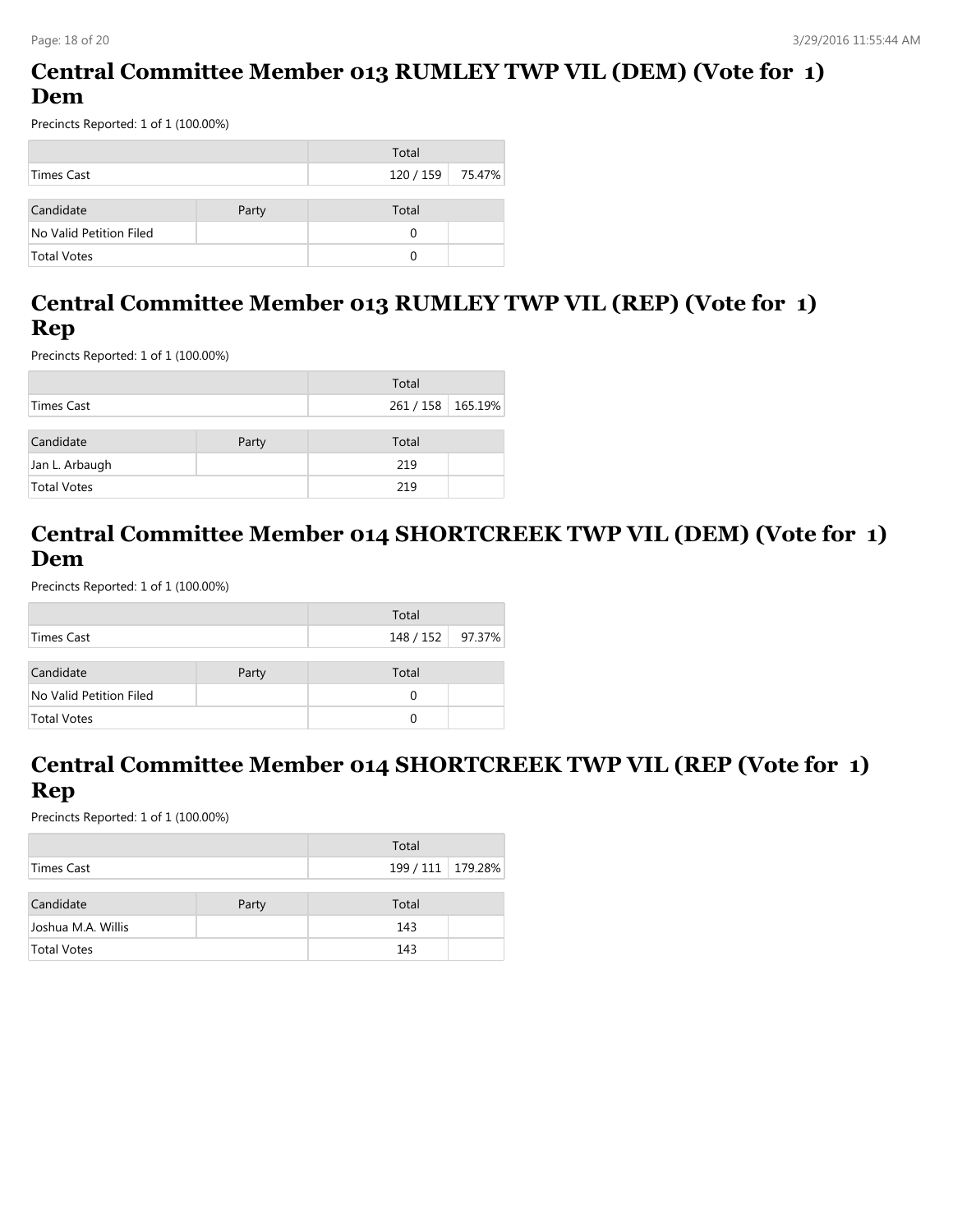# **Central Committee Member 015 STOCK TWP (DEM) (Vote for 1) Dem**

Precincts Reported: 1 of 1 (100.00%)

|                         |       | Total |        |
|-------------------------|-------|-------|--------|
| Times Cast              |       | 64/70 | 91.43% |
|                         |       |       |        |
| Candidate               | Party | Total |        |
| No Valid Petition Filed |       | 0     |        |
| <b>Total Votes</b>      |       | 0     |        |

#### **Central Committee Member 015 STOCK TWP (REP) (Vote for 1) Rep**

Precincts Reported: 1 of 1 (100.00%)

|                |       | Total              |  |
|----------------|-------|--------------------|--|
| Times Cast     |       | 116 / 68   170.59% |  |
| Candidate      | Party | Total              |  |
| Robert T. Addy |       | 85                 |  |
| Total Votes    |       | 85                 |  |

#### **Central Committee Member 016 WASHINGTON TWP (DEM) (Vote for 1) Dem**

Precincts Reported: 1 of 1 (100.00%)

|                         |       | Total |        |
|-------------------------|-------|-------|--------|
| Times Cast              |       | 71/87 | 81.61% |
|                         |       |       |        |
| Candidate               | Party | Total |        |
| No Valid Petition Filed |       | 0     |        |
| Total Votes             |       | 0     |        |

# **Central Committee Member 016 WASHINGTON TWP (REP) (Vote for 1) Rep**

|                     |       | Total |               |
|---------------------|-------|-------|---------------|
| Times Cast          |       |       | 96/67 143.28% |
|                     |       |       |               |
| Candidate           | Party | Total |               |
| Marsha Jane Ferrell |       | 67    |               |
| <b>Total Votes</b>  |       | 67    |               |